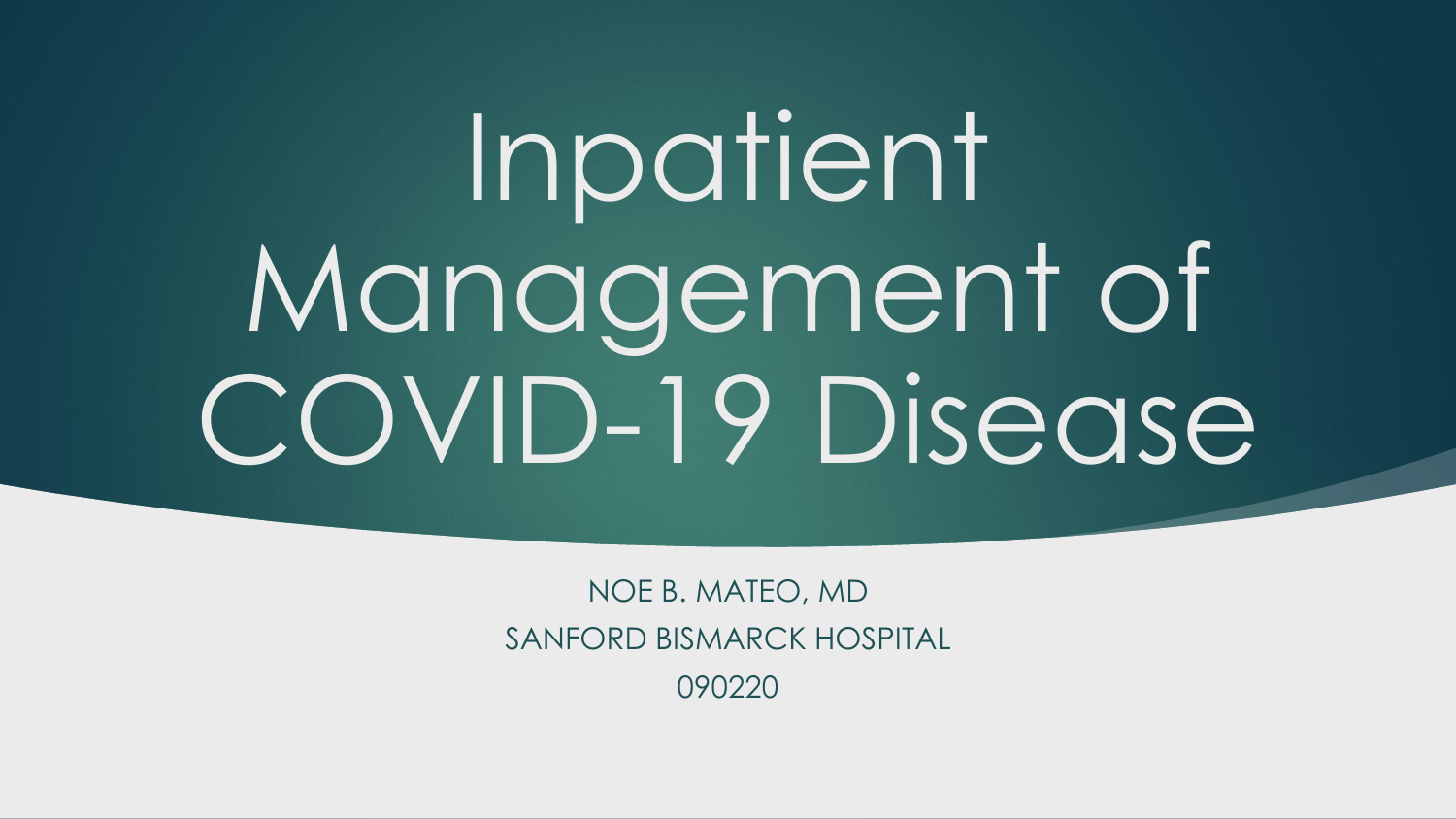#### COVID-19 Infection I

- Exposure is through contact, droplet nuclei and airborne, but the usual portal of entry is the respiratory tract / mucosal surfaces
- **Up to 40% of infections can be asymptomatic**
- Severity of illness, risk for hospitalization, and death hinges on a number of prognostic factors
- Major symptoms include **fever, SOB and cough**, but fatigue, loss of smell / taste, diarrhea, myalgias, sore throat and headaches are reported
- **Pathophysiology** includes viremia, pneumonic phase, extrapulmonary phase, coagulopathy [endotheliitis], and cytokine storm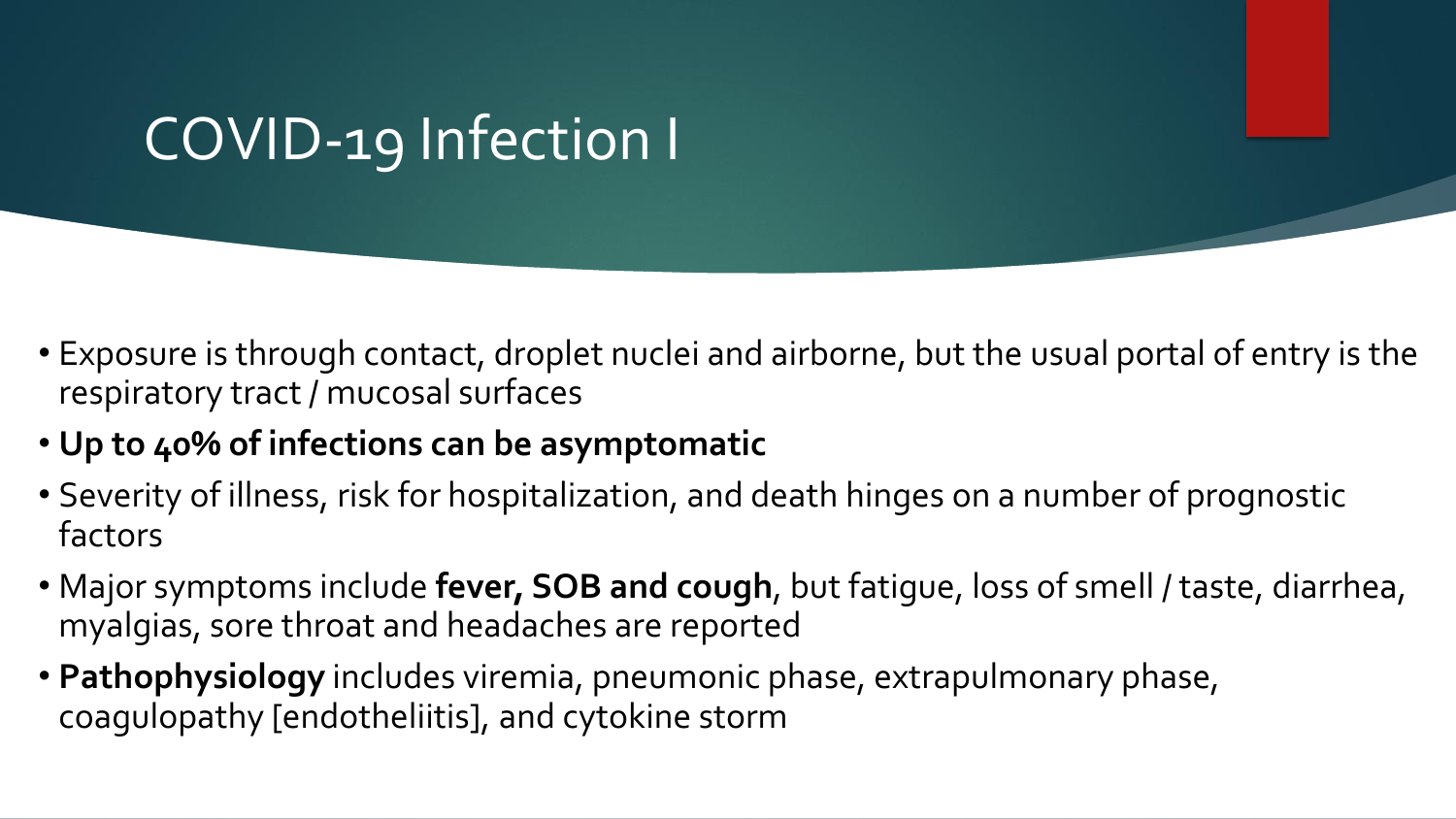#### COVID-19 Infection II

- **Clinical risk factors** for severe disease and poor outcomes include: Age, Male gender, Blood type, Obesity, Pregnancy, Immunosuppression, Comorbidities [ COPD, Asthma, HTN, DM, CAD / MI or CVA, Ca ], Medications [PPIs, ?NSAIDs], ?Vitamin D deficiency
- **Socioeconomic risk factors** for severe disease and poor outcomes: NH residents, Minority status [ Blacks, non-white Hispanics, Native Americans ], Lower income strata, Poverty
- **Immunity** may be short-lived if only from antibody responses, but cell-mediated immune responses are likely to be more durable [? role of prior coronavirus exposures, vaccine efficacy, specificity of antibody tests]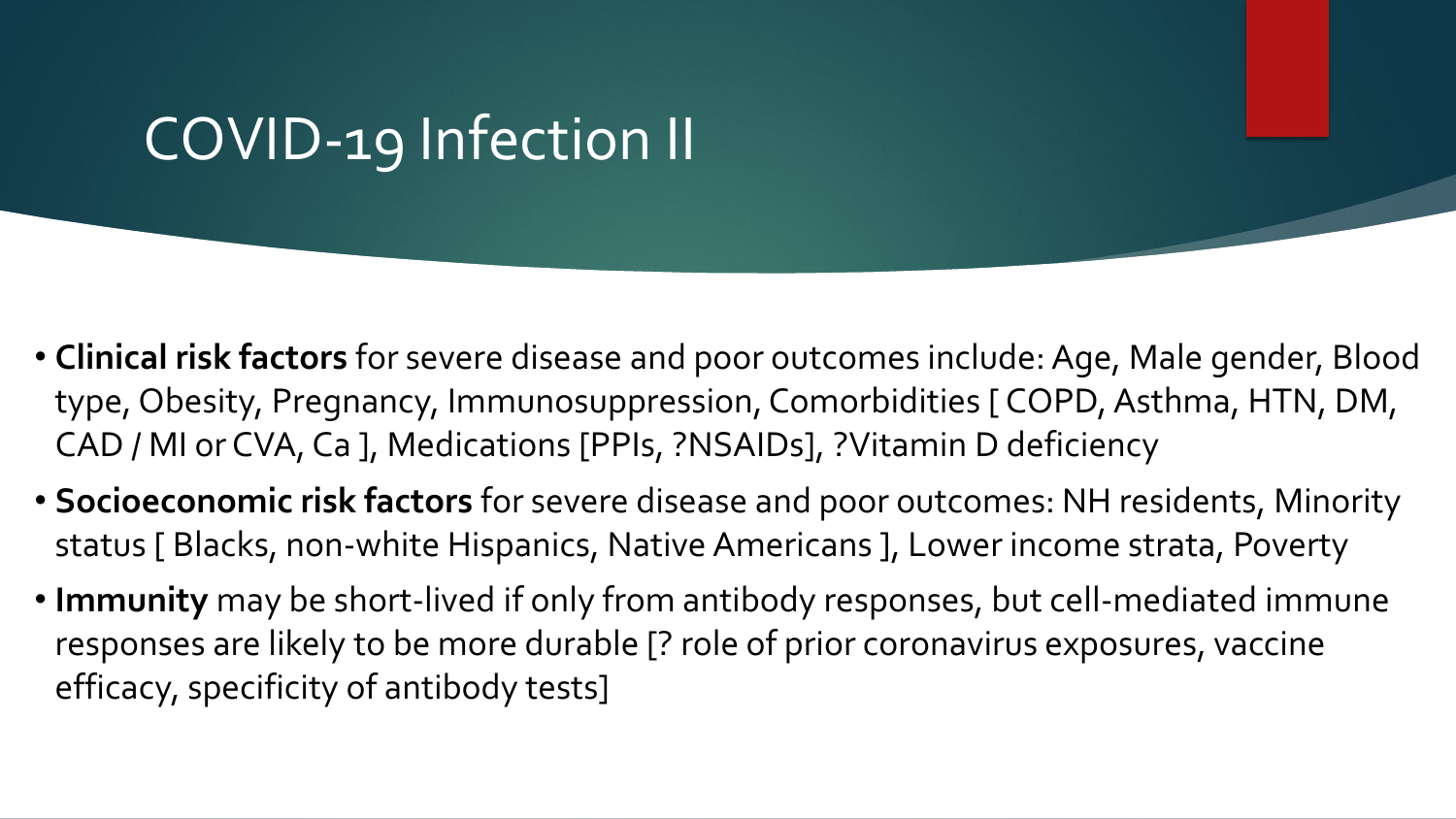## Tissue **Targets**

► Zhou et al. (*Nature*) and Hoffmann et al. (*Cell*) identify ACE2 as a SARS-CoV-2 receptor, and the latter show its entry mechanism depends on cellular serine protease TMPRSS2. These results may explain proinflammatory cytokine release via the associated angiotensin II pathway and a possible therapeutic target via the IL-6- STAT3 axis.

< <https://www.ncbi.nlm.nih.gov/pmc/articles/PMC7175868/> >

 ACE2 is present in most organs: ACE2 is attached to the cell membrane of mainly lung type II alveolar cells, enterocytes of the small intestine, arterial and venous endothelial cells and arterial smooth muscle cells in most organs. ACE2 mRNA expression is also found in the cerebral cortex, striatum, hypothalamus, and brainstem.[18] The expression of ACE2 in cortical neurons and glia make them susceptible to a SARS-CoV-2 attack, which was the possible basis of anosmia and incidences of neurological deficits seen in COVID-19.

< [https://en.wikipedia.org/wiki/Angiotensin-converting\\_enzyme\\_2](https://en.wikipedia.org/wiki/Angiotensin-converting_enzyme_2) >